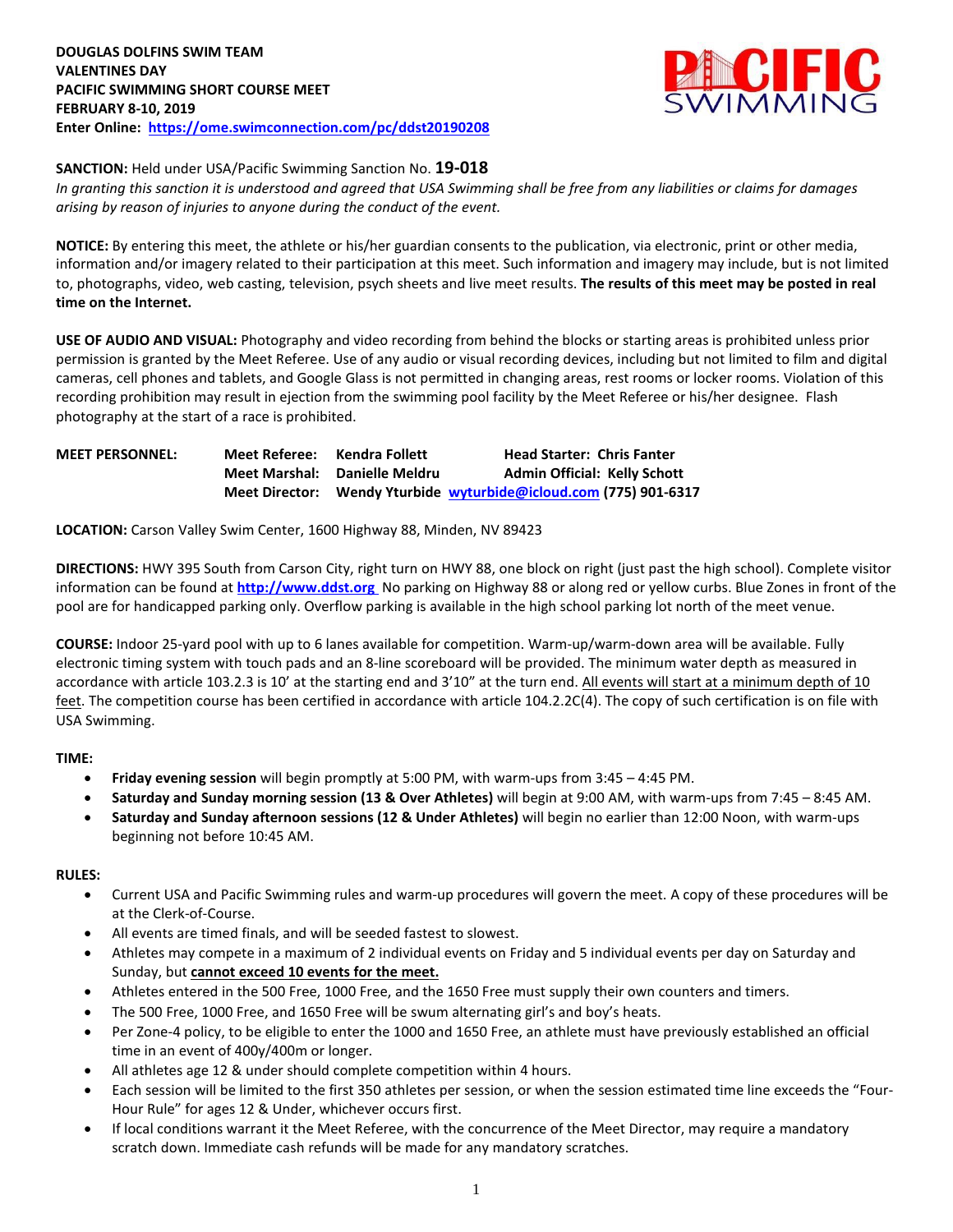All coaches and deck officials must wear their USA Swimming membership cards in a visible manner. All coaches are required to sign in and present their 2018 membership before coaching athletes at the meet. Except for coaches accompanying athletes participating under the provisions of 202.8 or USA Swimming's "open border" policy, all persons acting in any coaching capacity must show proof of current USA Swimming coach membership.

**ATTENTION HIGH SCHOOL ATHLETES:** If you are a California (CIF) high school athlete in season, you need to be Unattached from this meet. It is the athlete's responsibility to be Unattached from this meet. You can un-attach at the meet if necessary. This does not apply to California or Nevada athletes swimming under the rules of the Nevada Interscholastic Activities Association (NIAA).

**UNACCOMPANIED ATHLETES:** Any USA Swimming athlete-member competing at the meet must be accompanied by a USA Swimming member-coach for the purposes of athlete supervision during warm-up, competition and warm-down. If a coach-member of the athlete's USA Swimming Club does not attend the meet to serve in said supervisory capacity, it is the responsibility of the athlete or the athlete's legal guardian to arrange for supervision by a USA Swimming member-coach. The Meet Director or Meet Referee may assist the athlete in making arrangements for such supervision; however, it is recommended that such arrangements be made in advance of the meet by the athlete's USA Swimming Club Member-Coach.

**RACING STARTS:** Athletes must be certified by a USA Swimming member-coach as being proficient in performing a racing start, or must start the race in the water. It is the responsibility of the athlete or the athlete's legal guardian to ensure compliance with this requirement.

**RESTRICTIONS:** the following prohibitions apply to all areas of the meet venue including the pool deck, locker rooms, spectator seating, standing areas, and all areas used by athletes during the meet and during warm-up periods.

- No smoking or use of tobacco products.
- No sale or use of alcoholic beverages.
- No glass containers.
- No propane heaters except for snack bar/meet operations.
- Changing into or out of swimsuits other than in locker rooms or other designated areas is prohibited.
- No animals except working service animals.
- Destructive devices, to include but not limited to, explosive devices and equipment, firearms (open or concealed), blades, knives, mace, stun guns and blunt objects are strictly prohibited in the swimming facility and its surrounding areas. If observed, the Meet Referee or his/her designee may ask that these devices be stored safely away from the public or removed from the facility. Noncompliance may result in the reporting to law enforcement authorities and ejection from the facility. Law enforcement officers (LEO) are exempt per applicable laws.
- Operation of a drone, or any other flying apparatus, is prohibited over the venue (pools, athlete/coach areas, spectator areas and open ceiling locker rooms) any time athletes, coaches, officials and/or spectators are present.

#### **ELIGIBILITY:**

- Athletes must be current athlete members of USA Swimming and enter their name and registration number exactly as shown in their USA Swimming registration. If this is not done, it may be difficult to match the athlete with the registration and times database. The meet host will check all athlete registrations against the SWIMS database and if not found to be registered, the Meet Director shall accept the registration at the meet (a \$10 surcharge will be added to the regular registration fee). Duplicate registrations will be refunded by mail.
- Disabled athletes are welcome to attend this meet and should contact the Meet Director or Meet Referee regarding any special accommodations on entry times and seeding per Pacific Swimming policy.
- Athletes 19 years of age and older may swim with the oldest age group of an event, but will not receive awards, score points, or place.
- The athlete's age will be the age of the athlete on the first day of the meet.

**ENTRY TIMES:** Entries must be submitted using the athlete's best short-course yards time for each event (converted times allowed). All entry times must be in yards. Entries with "NO TIME" (NT) will be accepted (Exception: 1000 and 1650 freestyles, see rules).

**ENTRY FEES:** \$4.00 per event plus a \$9.00 per athlete participation fee. **NO REFUNDS** will be given except in the case of mandatory scratch-down. Entries will be rejected if not accompanied by the required fees.

**ENTRY DEADLINES:** entries will be accepted by mail or online until the applicable deadline listed below, or when a session becomes full and is closed early per the rules section above, whichever is first. **NO LATE ENTRIES WILL BE ACCEPTED. NO DECK ENTRIES OR ENTRY CHANGES WILL BE ALLOWED.** Check **<https://ome.swimconnection.com/pc/ddst20190208>** for session open or closed status.

**ONLINE ENTRIES:** Go to **<https://ome.swimconnection.com/pc/ddst20190208>** to receive an immediate entry confirmation. The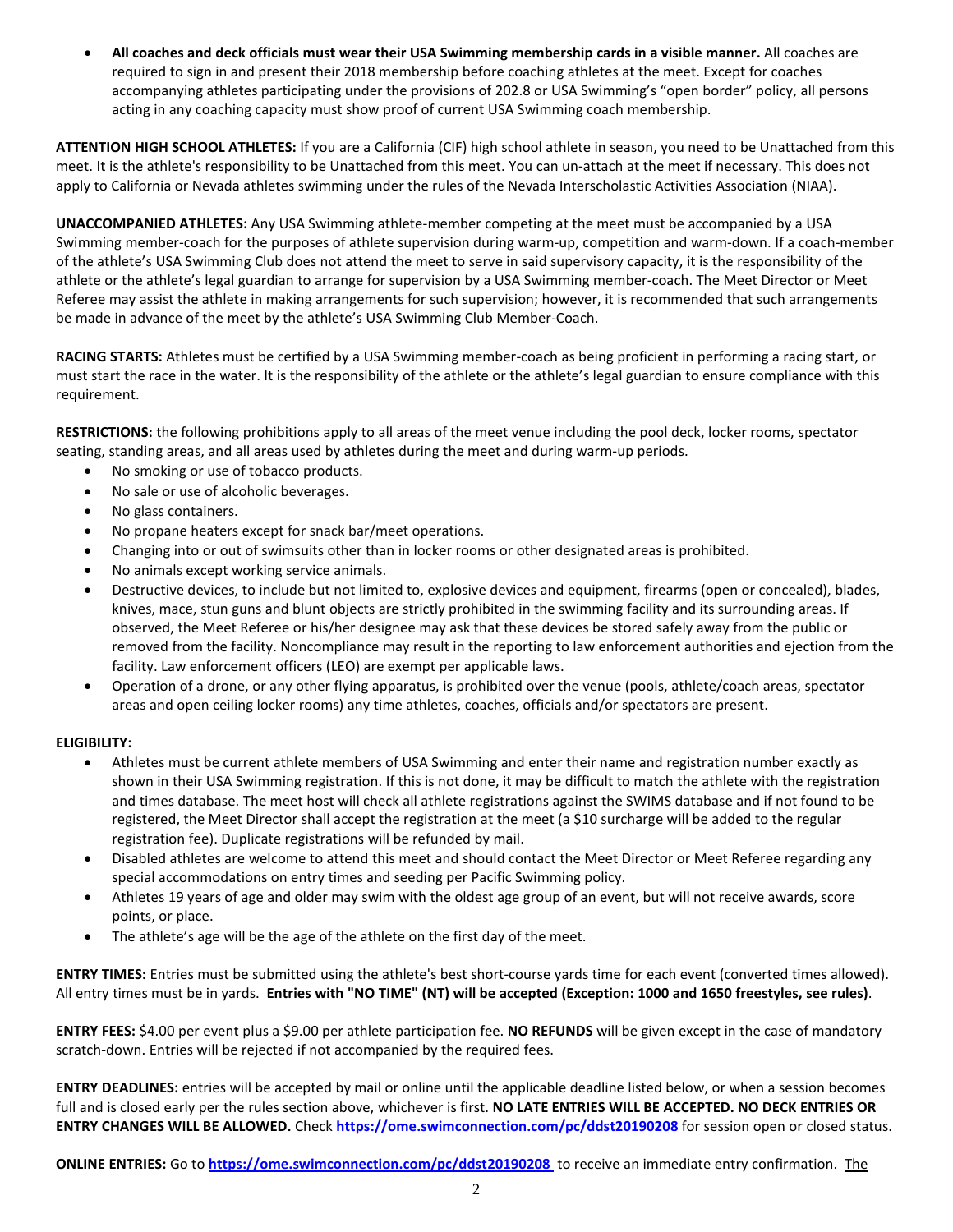"billing information" email should be brought to the meet as proof of entry. This method requires payment by credit card. Swim Connection, LLC charges a processing fee for this service, equal to \$1 per athlete plus 5% of the total Entry Fees. Please note that the processing fee is a separate fee from the Entry Fees. If you do not wish to pay the processing fee, enter the meet using a mail entry. Entering online is a convenience, is completely voluntary, and is in no way required or expected of an athlete by Pacific **Swimming.** Online entries will not be accepted after 11:59 PM, Wednesday, January 30, 2019.

**TEAMUNIFY ENTRIES:** Any entries submitted via TeamUnify must first be both committed and approved by **11:59 PM Wednesday, January 30, 2019** or when session is closed early, whichever is first. Entries that are not committed and approved in TeamUnify are incomplete and shall not be accepted after a session closes.

**MAILED OR HAND DELIVERED ENTRIES**: Entries must be on the attached consolidated entry form. Forms must be filled out completely and printed clearly with athlete's best yards time. Entries must be **postmarked by midnight, Monday, January 28, 2019** or hand delivered to a DDST coach by 5:00 p.m. Wednesday, January 30, 2019, and may be rejected if a session is already full. Requests for confirmation of receipt of entries should include a self-addressed envelope.

## **Make check payable to**: **DDST or Douglas Dolfins Swim Team**

|  | Mail entries to: Douglas Dolfins Swim Team | <b>Hand Deliver Entries To: Douglas Dolfins Coach</b> |                                  |
|--|--------------------------------------------|-------------------------------------------------------|----------------------------------|
|  | <b>Meet Entries Chair</b>                  |                                                       | <b>Carson Valley Swim Center</b> |
|  | 963 Topsy Lane                             |                                                       | 1600 Highway 88                  |
|  | <b>Suite 306-166</b>                       |                                                       | <b>Minden, NV 89423</b>          |
|  | Carson City, NV 89705                      |                                                       |                                  |

**CHECK-IN:** The meet will be deck seeded. Athletes must check-in at the Clerk-of-Course. No event shall be closed more than 30 minutes before the scheduled start of the session. Close of check-in for all individual events shall be no more than 60 minutes before the estimated time of the start of the first heat of the event. Athletes who do not check in will not be seeded and will not be **allowed to compete in that event.**

**SCRATCHES & NO-SHOWS:** Any athlete not reporting for or competing in an individual timed final event shall not be penalized. Athletes who must withdraw from an event after it is seeded are requested to inform the referee immediately.

SCORING: Each event will be scored 1<sup>st</sup> through 12<sup>th</sup> place for each age group using the following points: 16, 13, 12, 11, 10, 9, 7, 5, 4, 3, 2, 1

**AWARDS:** Ribbons  $1^{st} - 8^{th}$  place in each event. 8 & under events will be awarded as 6 & under and 7-8. 11 & Up events will be awarded as 11-12, 13-14, and 15-18. 13 & Up events will be awarded as 13-14 and 15-18. Individual High-Point and Runner-up awards will be awarded for 6 & under, 7-8, 9-10, 11-12, 13-14, and 15-18 age groups. Athletes 19 years of age and older will not receive awards.

**ADMISSION:** Free. A three-day program will be available for purchase.

**HOSPITALITY:** A snack bar will be available throughout the competition. Limited hospitality will be offered to officials, coaches, and timers.

**MINIMUM OFFICIALS:** All available USA Swimming member certified officials are welcomed and encouraged to work at this meet. As the number of certified officials allows, interested parents/trainees are also welcome to shadow working officials for education and/or mentoring. Participating clubs are requested to provide at least the following number of certified and carded officials for **each session:**

| Club athletes entered in session | Trained and carded officials requested |
|----------------------------------|----------------------------------------|
| $1 - 10$                         |                                        |
| 11-25                            |                                        |
| 26-50                            |                                        |
| 51-75                            |                                        |
| 76-100                           |                                        |
| 101 or more                      |                                        |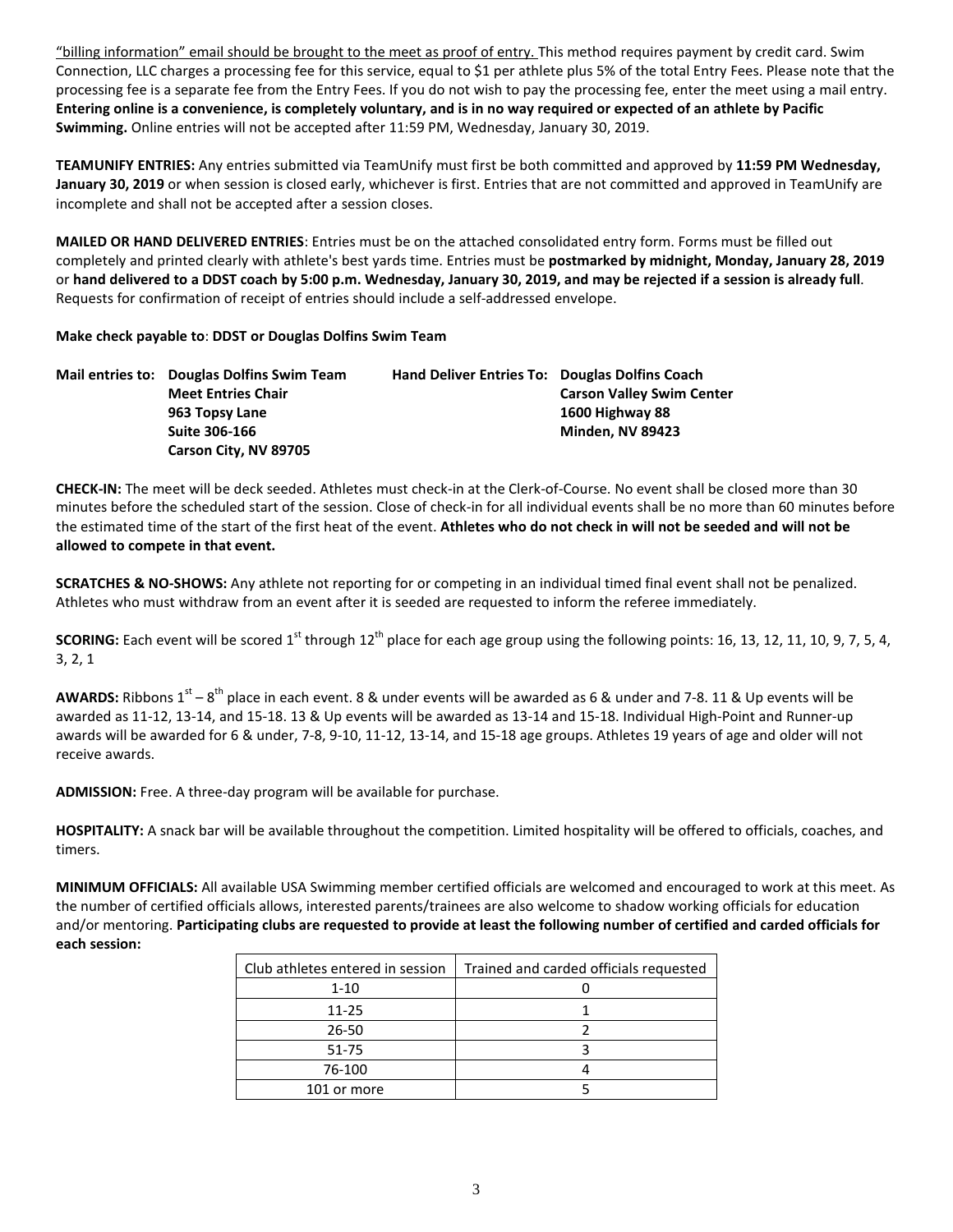### **EVENT SUMMARY:**

|          | <b>FRIDAY</b> |        |              |              | <b>SATURDAY</b> |               | <b>SUNDAY</b> |              |              |                   |  |
|----------|---------------|--------|--------------|--------------|-----------------|---------------|---------------|--------------|--------------|-------------------|--|
| $9 - 10$ | $11 - 12$     | 11 & O | 8 & U        | $9 - 10$     | $11 - 12$       | 13 & O        | 8 & U         | $9 - 10$     | $11 - 12$    | <b>13 &amp; O</b> |  |
| 200 IM   | 200 FL        | 400 IM | 100 IM       | 100 IM       | 100 IM          | <b>200 FR</b> | 100 FR        | 200 FR       | 200 FR       | 200 IM            |  |
|          |               | 500 FR | <b>50 BK</b> | <b>50 BK</b> | <b>50 BK</b>    | 100 BK        | 25 BK         | 100 BK       | 100 BK       | 200 BK            |  |
|          |               |        | 25 BR        | 100 BR       | 100 BR          | 200 BR        | <b>25 FL</b>  | 100 FL       | 100 FL       | <b>100 FR</b>     |  |
|          |               |        | 50 FL        | 50 FL        | 50 FL           | 100 FL        | 50 BR         | 50 BR        | <b>50 BR</b> | 200 FL            |  |
|          |               |        | <b>25 FR</b> | 100 FR       | <b>100 FR</b>   | <b>50 FR</b>  | <b>50 FR</b>  | <b>50 FR</b> | <b>50 FR</b> | 100 BR            |  |
|          |               |        |              |              | 200 BR          | 1000 FR*      |               |              | 200 IM       | 1650 FR*          |  |

#### **SCHEDULE OF EVENTS:**

| Girls # | Friday, February 8, 2019 | Boys # |
|---------|--------------------------|--------|
|         | 9-10 200 IM              |        |
|         | 11 & O 400 IM            |        |
|         | 11-12 200 FLY            |        |
|         | 11 & O 500 FREE          |        |

|         | Saturday, February 9, 2019 |        |         | Sunday, February 10, 2019 |                  |
|---------|----------------------------|--------|---------|---------------------------|------------------|
| Girls # | <b>AM SESSION</b>          | Boys # | Girls # | <b>AM SESSION</b>         | <b>Boys</b><br># |
|         | (13 & OVER ATHLETES)       |        |         | (13 & OVER ATHLETES)      |                  |
| 9       | 13-14 200 FREE             | 10     | 63      | 13-14 200 IM              | 64               |
| 11      | 15 & O 200 FREE            | 12     | 65      | 15 & O 200 IM             | 66               |
| 13      | 13-14 100 BACK             | 14     | 67      | 13-14 200 BACK            | 68               |
| 15      | 15 & O 100 BACK            | 16     | 69      | 15 & O 200 BACK           | 70               |
| 17      | 13-14 200 BREAST           | 18     | 71      | 13-14 100 FREE            | 72               |
| 19      | 15 & O 200 BREAST          | 20     | 73      | 15 & O 100 FREE           | 74               |
| 21      | 13-14 100 FLY              | 22     | 75      | 13-14 200 FLY             | 76               |
| 23      | 15 & O 100 FLY             | 24     | 77      | 15 & O 200 FLY            | 78               |
| 25      | 13-14 50 FREE              | 26     | 79      | 13-14 100 BREAST          | 80               |
| 27      | 15 & O 50 FREE             | 28     | 81      | 15 & O 100 BREAST         | 82               |
| 29      | 13 & O 1000 FREE*          | 30     | 83      | 13 & O 1650 FREE*         | 84               |

|         | Saturday, February 9, 2019 |        |  |        | Sunday, February 10, 2019 |                  |
|---------|----------------------------|--------|--|--------|---------------------------|------------------|
| Girls # | <b>PM SESSION</b>          | Boys # |  | Girls# | <b>PM SESSION</b>         | <b>Boys</b><br># |
|         | (12 & UNDER ATHLETES)      |        |  |        | (12 & UNDER ATHLETES)     |                  |
| 31      | 11-12 100 IM               | 32     |  | 85     | 11-12 200 FREE            | 86               |
| 33      | 9-10 100 IM                | 34     |  | 87     | 9-10 200 FREE             | 88               |
| 35      | 8 & U 100 IM               | 36     |  | 89     | 8 & U 100 FREE            | 90               |
| 37      | 11-12 50 BACK              | 38     |  | 91     | 11-12 100 BACK            | 92               |
| 39      | 9-10 50 BACK               | 40     |  | 93     | 9-10 100 BACK             | 94               |
| 41      | 8 & U 50 BACK              | 42     |  | 95     | 8 & U 25 BACK             | 96               |
| 43      | 11-12 100 BREAST           | 44     |  | 97     | 11-12 100 FLY             | 98               |
| 45      | 9-10 100 BREAST            | 46     |  | 99     | 9-10 100 FLY              | 100              |
| 47      | 8 & U 25 BREAST            | 48     |  | 101    | 8 & U 25 FLY              | 102              |
| 49      | 11-12 50 FLY               | 50     |  | 103    | 11-12 50 BREAST           | 104              |
| 51      | 9-10 50 FLY                | 52     |  | 105    | 9-10 50 BREAST            | 106              |
| 53      | 8 & U 50 FLY               | 54     |  | 107    | 8 & U 50 BREAST           | 108              |
| 55      | 11-12 100 FREE             | 56     |  | 109    | 11-12 50 FREE             | 110              |
| 57      | 9-10 100 FREE              | 58     |  | 111    | 9-10 50 FREE              | 112              |
| 59      | 8 & U 25 FREE              | 60     |  | 113    | 8 & U 50 FREE             | 114              |
| 61      | 11-12 200 BREAST           | 62     |  | 115    | 11-12 200 IM              | 116              |

\*Per Zone 4 Policy, to be eligible to enter the 1000 Freestyle and 1650 Freestyle, an athlete must have previously **established an official time in an event of 400y/400m or longer.**